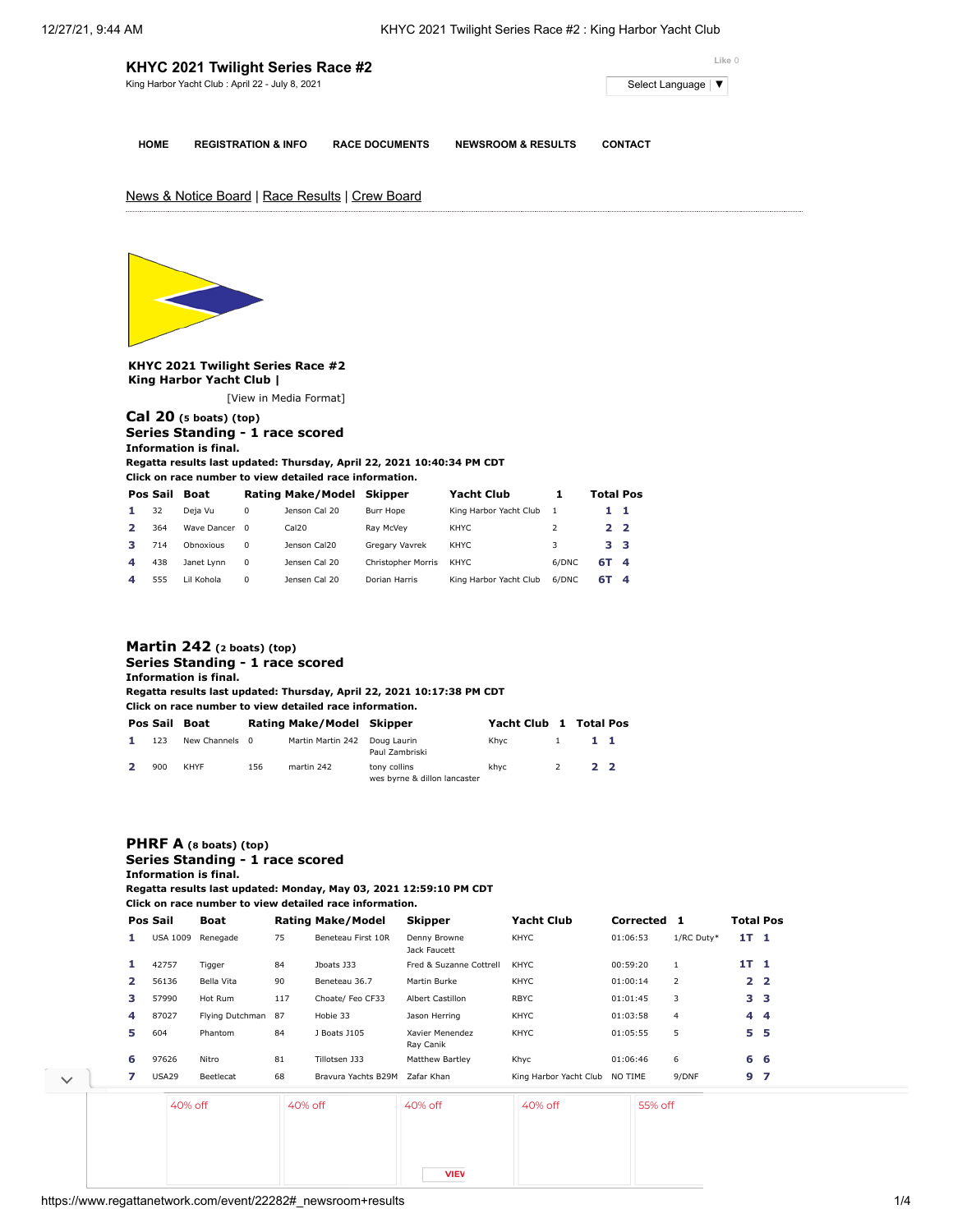12/27/21, 9:44 AM KHYC 2021 Twilight Series Race #2 : King Harbor Yacht Club

**Regatta results last updated: Friday, April 23, 2021 5:01:39 PM CDT Click on race number to view detailed race information.**

|    | Pos Sail | Boat             |     | <b>Rating Make/Model</b> | Skipper        | <b>Yacht Club</b>              | Corrected 1 |       | <b>Total Pos</b> |  |
|----|----------|------------------|-----|--------------------------|----------------|--------------------------------|-------------|-------|------------------|--|
| 1. | 56782    | Midnight Run 150 |     | Catalina 320             | John Dean      | KHYC                           | 00:38:57    |       | $1\quad1$        |  |
|    | 1208     | Blue Haven       | 194 | Catalina Catalina 34     | Thomas iett    | KHYC                           | 00:45:13    |       | 2 <sub>2</sub>   |  |
|    | 207      | Sails Coll       | 150 | Martin 242               | Julie Coll     | King Harbor Yacht Club NO TIME |             | 5/DNC | 5T 3             |  |
|    | 5570     | Jubilee          | 194 | Catalina Catalina 30     | Kenneth Bliaht | KHYC                           | NO TIME     | 5/DNC | 5T 3             |  |

#### **[V-Fleet](https://www.regattanetwork.com/clubmgmt/applet_regatta_results.php?regatta_id=22282&show_manufacturer=1&show_crew=1&limit_fleet=V-Fleet) (4 boats) (top) Series Standing - 1 race scored Information is final.**

**Regatta results last updated: Friday, April 23, 2021 5:02:47 PM CDT**

**Click on race number to view detailed race information.**

| Pos Sail | Boat        |      | <b>Rating Make/Model</b>             | Skipper                      |            | <b>Yacht Club Corrected</b> |   | 1 Total Pos    |  |
|----------|-------------|------|--------------------------------------|------------------------------|------------|-----------------------------|---|----------------|--|
| 56384    | MFIMI II    | 275  | Columbia Challenger                  | Michal Devine                | KHYC.      | 00:36:44                    |   | $1 \quad 1$    |  |
| 27432    | Oliver      | 201  | Schock Santana 27                    | John/Bob Mitchell/MacKenzie  | SBYRC/KHYC | 00:38:40                    |   | $2^{\circ}$    |  |
| 97668    | Second Wind | -242 | Jensen Marine Cal 25 Jerry Vellutini |                              | KHYC.      | 00:39:09                    |   | 3 <sub>3</sub> |  |
| 123      | Papillon    | 209  | Hunter 29.5                          | Marc Jacob<br>Matteo Villain | <b>NA</b>  | 00:43:54                    | 4 | 44             |  |

#### **[H-Fleet](https://www.regattanetwork.com/clubmgmt/applet_regatta_results.php?regatta_id=22282&show_manufacturer=1&show_crew=1&limit_fleet=H-Fleet) (4 boats) (top) Series Standing - 1 race scored Information is final.**

**Regatta results last updated: Friday, April 23, 2021 5:53:24 PM CDT**

**Click on race number to view detailed race information.**

|    | Pos Sail | Boat             |          | Rating Make/Model Skipper |                    | <b>Yacht Club</b>               | Corrected | 1     | <b>Total Pos</b> |  |
|----|----------|------------------|----------|---------------------------|--------------------|---------------------------------|-----------|-------|------------------|--|
|    | 2201     | SLOOP JOHN B 389 |          | J bOATS 1/24              | John Cove<br>Chris | Port Roval YC                   | 00:23:31  |       | 11               |  |
| 2  | 00000    | GuacAmore        | $\Omega$ | Catalina 34               | Kent Lowell        | King Harbor Yacht Club 00:50:27 |           |       | 2 <sub>2</sub>   |  |
|    | 37764    | Nina             | 440      | Hunter 30 Sloop           | Rafael Fernandez   | King Harbor Yacht Club NO TIME  |           | 5/DNC | 5T 3             |  |
| з. | 523      | Arrogante        | 189      | J24                       | Jill Alstott       | <b>RBYC</b>                     | NO TIME   | 5/DNC | 5T 3             |  |

#### **Notes:**

**Scoring System is RRS Low Point 2021-2024.**

**- Finishes in [brackets] denote throwouts** 

**- Click on race number to view detailed race information.**

#### **Information is final.**

Registration Problems or Questions? [Visit our Support Desk](http://support.regattanetwork.com/) | [View Our Privacy Policy](https://www.regattanetwork.com/html/privacy.html)<br>[Powered by Regatta Network®](http://www.regattanetwork.com/) | Online Sailing Event Registration and Management Services.<br>© 2021 [Regatta Network,](http://www.regattanetwork.com/) Inc. All Rights Reserved





| 40% off | 40% off | 40% off     | 40% off | 55% off |
|---------|---------|-------------|---------|---------|
|         |         |             |         |         |
|         |         | <b>VIEV</b> |         |         |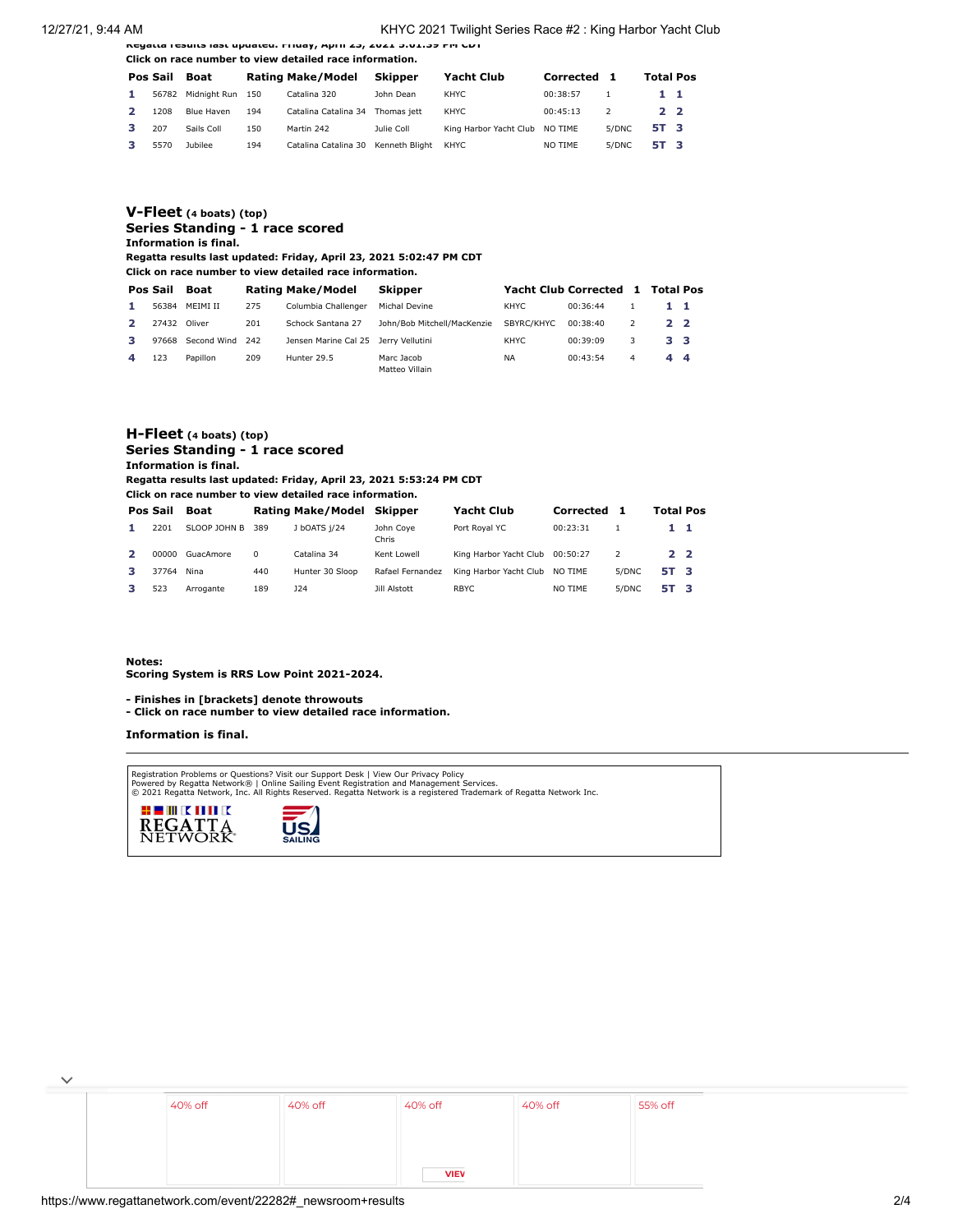| 40% off | 40% off | 40% off     | 40% off | 55% off |
|---------|---------|-------------|---------|---------|
|         |         |             |         |         |
|         |         | <b>VIEV</b> |         |         |

 $\checkmark$